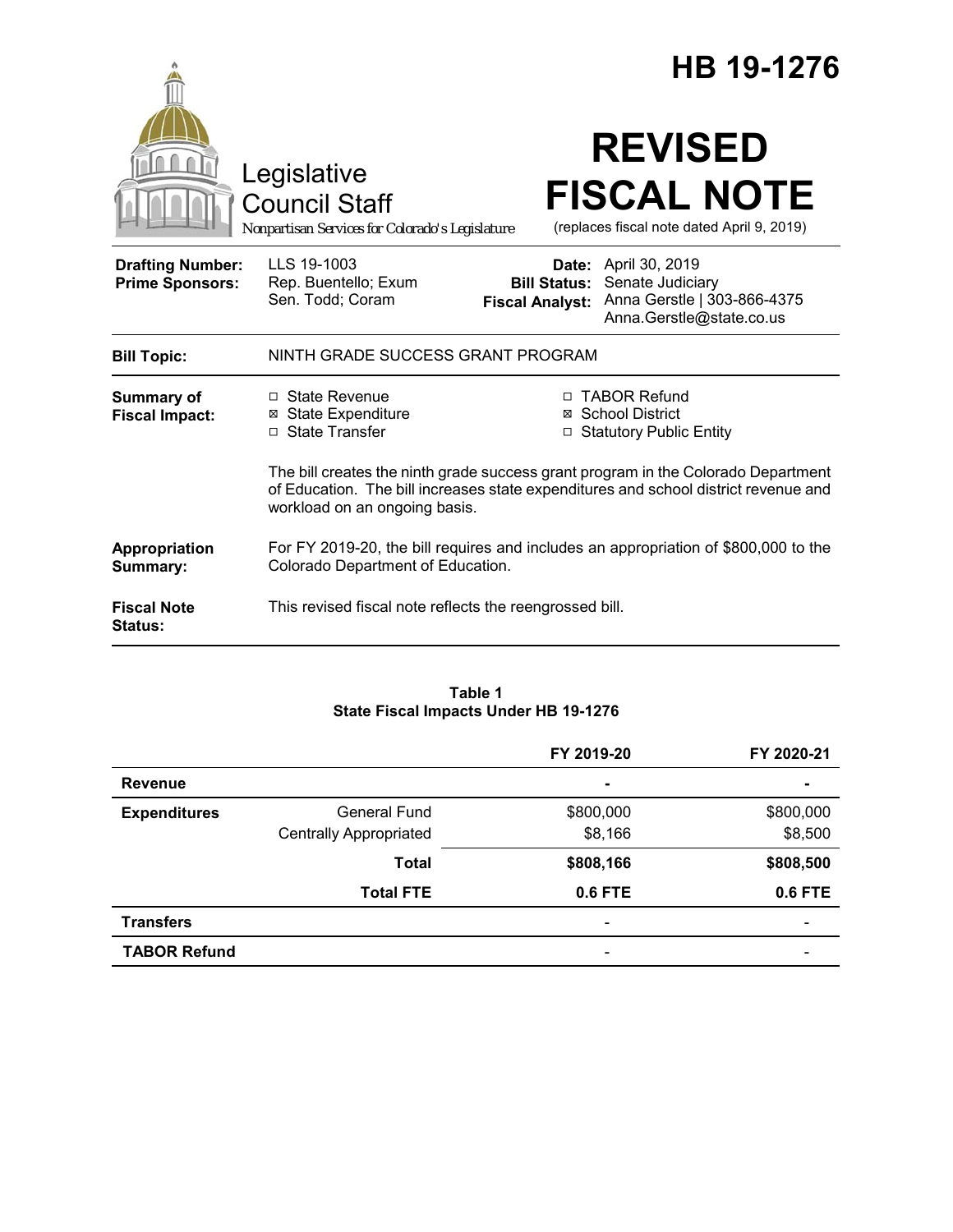April 30, 2019

### **Summary of Legislation**

The bill creates the ninth grade success grant program in the Colorado Department of Education (CDE) to provide grants to local education providers (LEPs). Grants must be used to establish ninth grade success programs that includes:

- establishing a cross-disciplinary success team of all ninth grade teachers and support staff, including at least one school mental health professional to identify strategies to improve outcomes for students at risk of dropping out;
- ensuring that ninth grade classes are taught by a single group of teachers, to the extent practicable;
- implementing a data system that provides real-time access to student behavior, attendance, grades, as well as the ability to compare data across student groups;
- prioritizing services for ninth graders who are at risk of academic failure and providing instructional support;
- ensuring that school leadership, counselors, teachers, and the success team receive data on incoming ninth graders, and providing professional development to teachers on how to use student data to inform instruction;
- providing summer orientation for incoming ninth graders and their families; and
- evaluating the impact of the interventions provided through the program.

The bill specifies what must be included in a grant application. CDE must review applications and make a grant award recommendation to the State Board of Education, prioritizing applicants with a four-year graduation rate within the lowest 20 percent of high schools in the state.

**Reporting.** LEPs that receive a grant must submit to CDE the evaluation of the program, as well as any information required by the department. By March 15, 2022 and each year thereafter, CDE must submit a report to the General Assembly containing information specified in the bill.

**Funding.** The bill allows the General Assembly to appropriate money, including from the Marijuana Tax Cash Fund (MTCF), for the ninth grade success grant program, and allows CDE to accept and expend gifts, grants, and donations for the program. Local education providers that receive a grant must provide a grant match, including in-kind contributions. The local match amount is determined by the State Board of Education and cannot exceed 15 percent for a small rural school district or charter school and 25 percent for all other LEPs.

**Student re-engagement grant program.** The bill also repeals the student re-engagement grant program cash fund and instead specifies that the General Assembly may appropriate money, including from the MTCF, for the current student re-engagement grant program.

### **Background and Assumptions**

The student re-engagement grant program provides grants to LEPs for student re-engagement and drop-out prevention programs. In FY 2018-19, \$2.0 million was appropriated for the program from the MTCF. Because the appropriation is directly from the MTCF, the fiscal note assumes that repealing the program's cash fund will have no impact on the appropriation for the current student re-engagement grant program.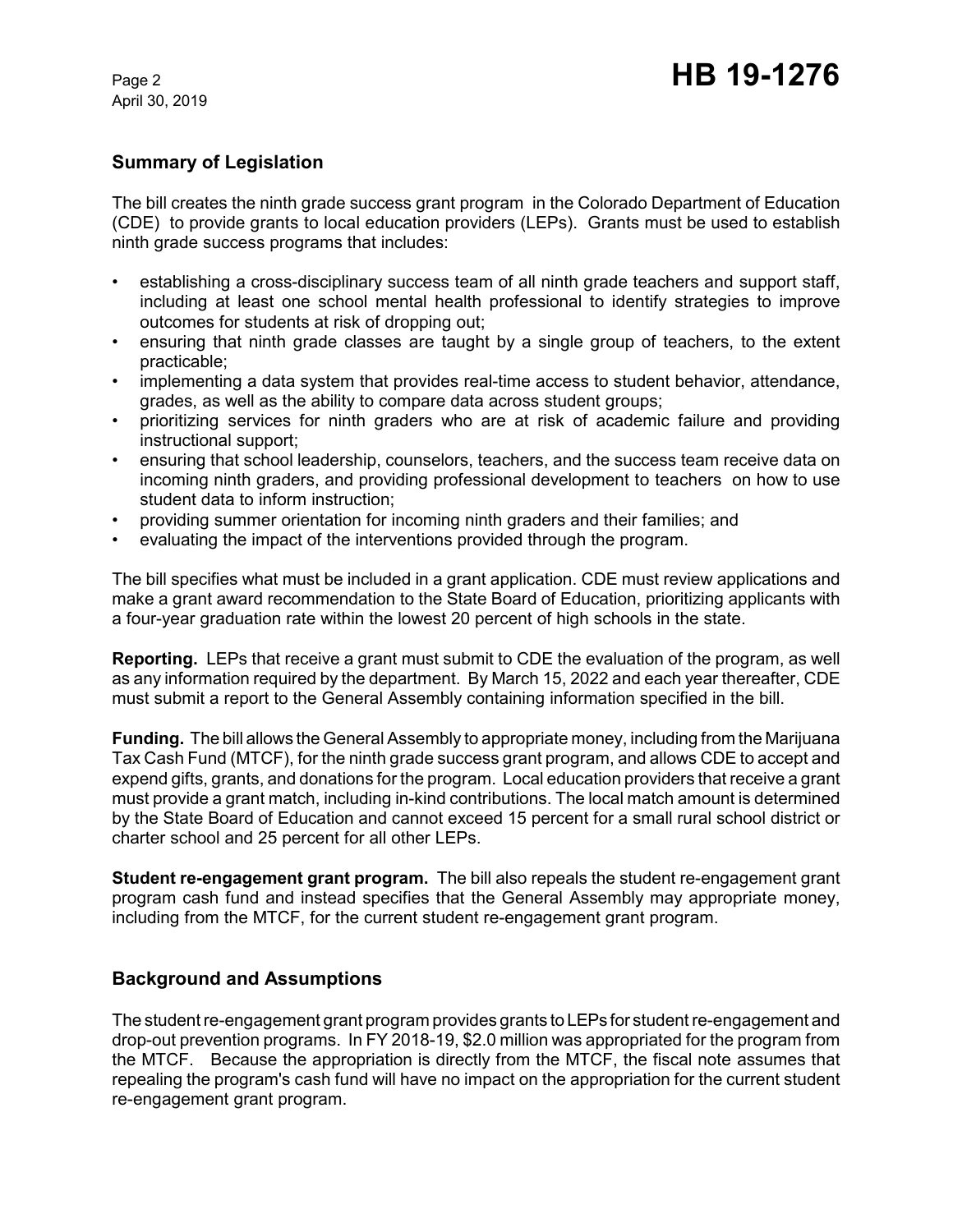## **State Expenditures**

Beginning in FY 2019-20, the bill increases state expenditures from the General Fund to the Colorado Department of Education by \$800,000 per year. Specific costs are listed in Table 2 and discussed below.

|                                                    | FY 2019-20 | FY 2020-21 |
|----------------------------------------------------|------------|------------|
| <b>Department of Education</b>                     |            |            |
| <b>Personal Services</b>                           | \$40,470   | \$44,149   |
| <b>Operating Expenses and Capital Outlay Costs</b> | \$5,273    | \$570      |
| Data                                               | \$7,000    | \$7,000    |
| Travel                                             | \$2,115    | \$2,115    |
| Grants                                             | \$745,142  | \$746,166  |
| Centrally Appropriated Costs*                      | \$8,166    | \$8,500    |
| <b>Total Cost</b>                                  | \$808,166  | \$808,500  |
| <b>Total FTE</b>                                   | 0.6 FTE    | $0.6$ FTE  |

#### **Table 2 Expenditures Under HB 19-1276**

 *\* Centrally appropriated costs are not included in the bill's appropriation.*

**Personal services and travel.** CDE requires 0.6 FTE beginning in FY 2019-20 to administer and implement the grant program. Duties include developing and implementing the application and award process, supporting grantees, monitoring grants, conducting site visits, working with recipients and a consultant on data collection, and compiling the required reports. Costs in the first year are prorated based on the General Fund paydate shift. In addition, the program manager will requires about \$2,000 per year to conduct site visits and training at LEPs that receive a grant.

**Data.** The bill requires that certain student, district, and school level data be tracked and reported to the department. As a result, CDE requires \$7,000 per year for a third party data methodology to be developed and implemented. This amount is based on other third party data costs and the assumptions that grantees will submit the data to the department.

**Grants.** After administrative expenses, it is expected that approximately \$745,000 will be available each year for grants. The fiscal note assumes that grants will be between \$100,000 and \$150,000, resulting in between five and eight grants. Actual grant amounts will be determined by SBE.

**Centrally appropriated costs**. Pursuant to a Joint Budget Committee policy, certain costs associated with this bill are addressed through the annual budget process and centrally appropriated in the Long Bill or supplemental appropriations bills, rather than in this bill. These costs, which include employee insurance and supplemental employee retirement payments, are estimated to be \$8,116 in FY 2019-20 and \$8,500 in FY 2020-21.